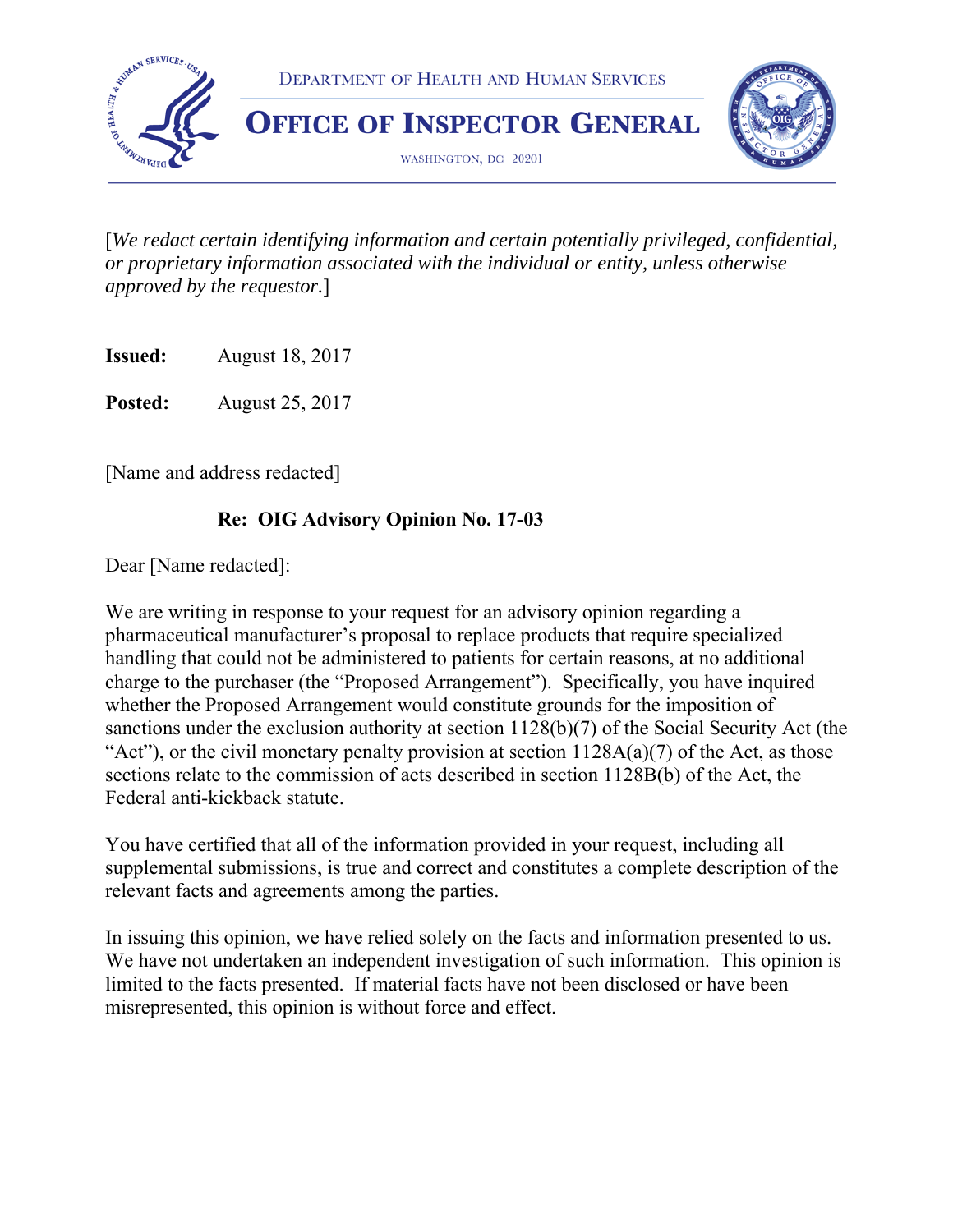Page 2 – OIG Advisory Opinion No. 17-03

or referenced in your request for an advisory opinion or supplemental submissions. Based on the facts certified in your request for an advisory opinion and supplemental submissions, we conclude that, although the Proposed Arrangement could potentially generate prohibited remuneration under the anti-kickback statute if the requisite intent to induce or reward referrals of Federal health care program business were present, the Office of Inspector General ("OIG") would not impose administrative sanctions on [name redacted] under sections  $1128(b)(7)$  or  $1128A(a)(7)$  of the Act (as those sections relate to the commission of acts described in section 1128B(b) of the Act) in connection with the Proposed Arrangement. This opinion is limited to the Proposed Arrangement and, therefore, we express no opinion about any ancillary agreements or arrangements disclosed

This opinion may not be relied on by any persons other than [name redacted], the requestor of this opinion, and is further qualified as set out in Part IV below and in 42 C.F.R. Part 1008.

## **I. FACTUAL BACKGROUND**

[Name redacted] ("Requestor") and its affiliated companies manufacture and sell biologics and other products. Some of these products are sensitive to temperature changes, direct sunlight, or movement, and may require reconstitution in a controlled environment (the "Products"). To ensure quality and patient safety, the Products' labeling includes specific storage and handling requirements and, if applicable, limits on the amount of time that may elapse between when a Product is reconstituted and when it is administered to a patient. Requestor certified that failure to meet these requirements can result in Product spoilage.

Under the Proposed Arrangement, subject to certain limitations and conditions, Requestor would replace, without charge, Products purchased by physicians, clinics, and hospitals located in the United States ("Customers")<sup>1</sup> if the Products spoiled or otherwise became unusable after purchase. To qualify for replacement under the Proposed Arrangement, the Product must not have been administered to a patient after having been rendered unusable after purchase due to one of the following events (any of which would make a Product a "Spoiled Product"):

- the Product was mishandled, dropped, or broken;
- the Product was inappropriately stored or refrigerated, or was frozen;
- there was an admixture error; or

 $\overline{a}$ 

<sup>&</sup>lt;sup>1</sup> For purposes of this advisory opinion, the scope of "Customer" is a single location, such as a hospital, clinic, or physician office. It is not an individual physician within a group practice.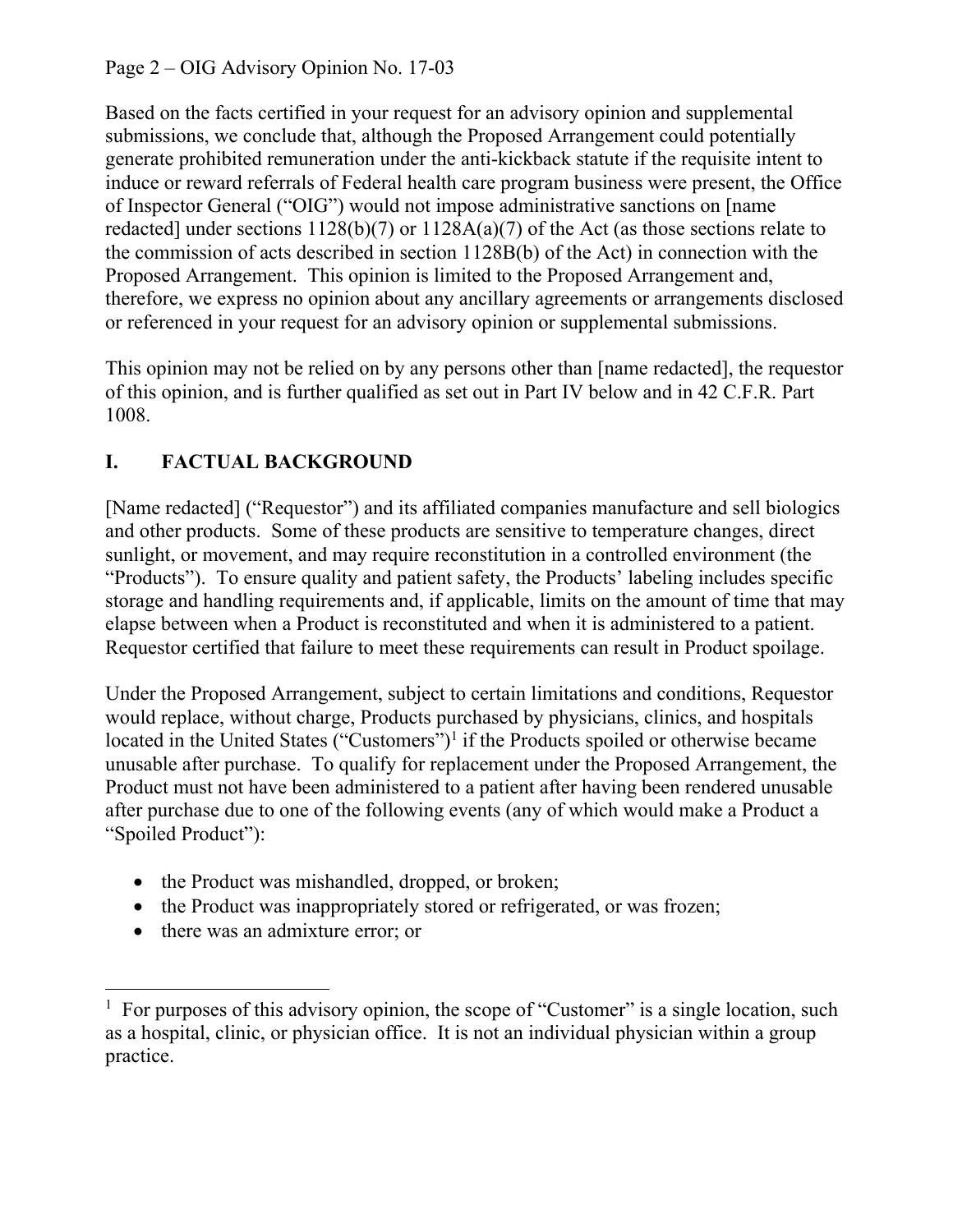#### Page 3 – OIG Advisory Opinion No. 17-03

• the Product was reconstituted but not administered due to an unforeseen patient condition or because the patient missed the appointment.

Requestor certified that it would have a written policy (the "Policy") that would set forth all of the conditions a Customer must satisfy to qualify for a replacement Product. Requestor would notify Customers about the Policy before they purchase a Product.

The Proposed Arrangement would allow only for the replacement of Spoiled Products; Customers could not receive credit for any Spoiled Products, nor could they receive replacements for free samples. In addition, replacement would not be available if a Customer either administered the Spoiled Product or billed an insurer or patient for the Spoiled Product. The Proposed Arrangement would apply only to single Product claims; it would not cover multi-unit losses. The only exception to this limitation would be if the spoilage occurred due to a refrigeration failure (e.g., someone inadvertently left a refrigerator door open or set it to the wrong temperature). In such a circumstance, the Customer could claim a loss of no more than five Products regardless of how many Products spoiled as a result of the refrigeration failure.

To obtain replacement Products, a Customer would be required to submit documentation detailing how the spoilage occurred and return the Spoiled Product. If the Spoiled Product is not returnable (e.g., a broken vial), the Customer must attest to how it became unusable and include a photograph of the Spoiled Product, if available. Customers would be required to sign an acknowledgement that neither the patient nor a payor was billed for the Spoiled Product.

## **II. LEGAL ANALYSIS**

#### **A. Law**

The anti-kickback statute makes it a criminal offense to knowingly and willfully offer, pay, solicit, or receive any remuneration to induce or reward referrals of items or services reimbursable by a Federal health care program. See section 1128B(b) of the Act. Where remuneration is paid purposefully to induce or reward referrals of items or services payable by a Federal health care program, the anti-kickback statute is violated. By its terms, the statute ascribes criminal liability to parties on both sides of an impermissible "kickback" transaction. For purposes of the anti-kickback statute, "remuneration" includes the transfer of anything of value, directly or indirectly, overtly or covertly, in cash or in kind.

The statute has been interpreted to cover any arrangement where one purpose of the remuneration was to obtain money for the referral of services or to induce further referrals. See, e.g., United States v. Nagelvoort, 856 F.3d 1117 (7th Cir. 2017); United States v.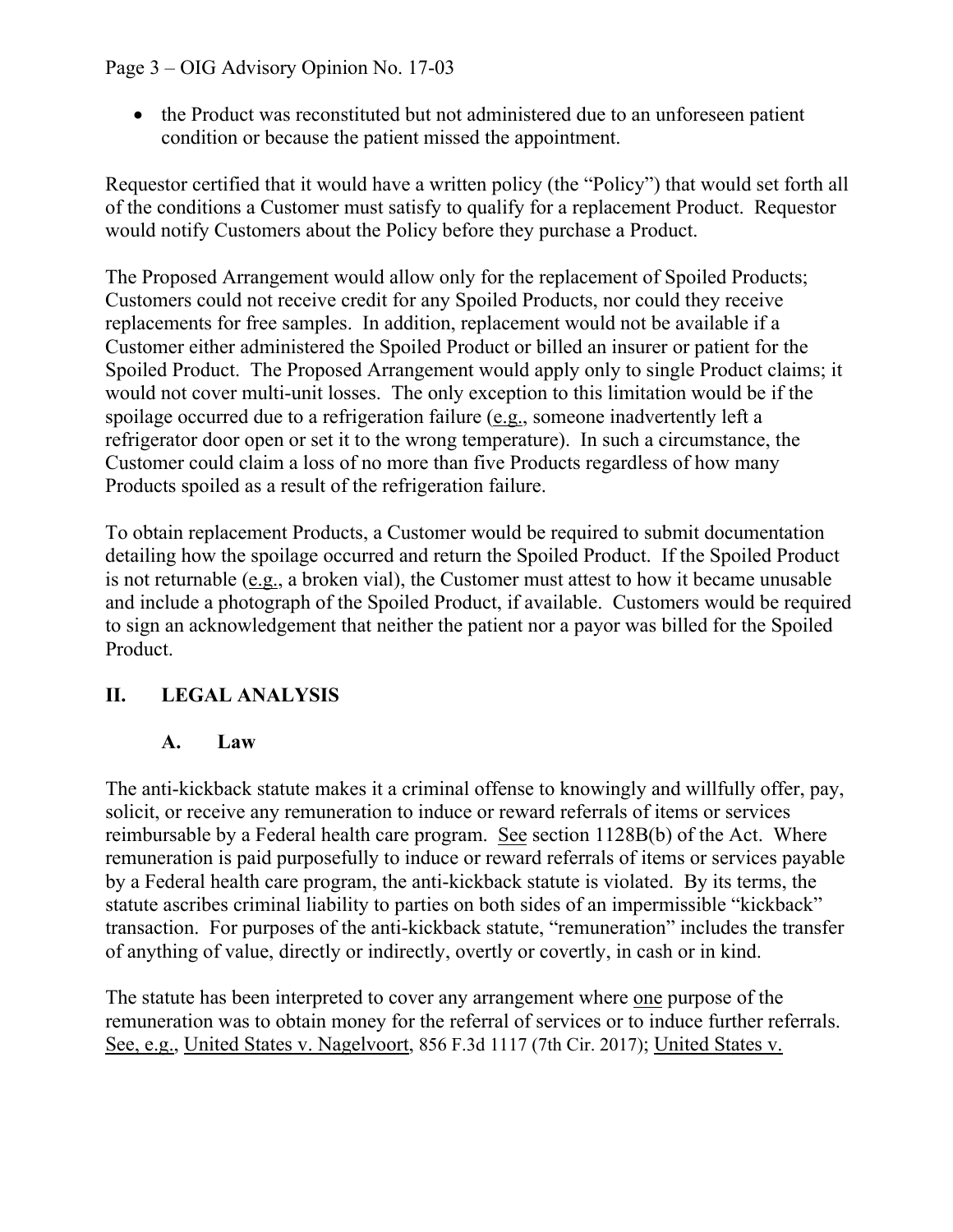Page 4 – OIG Advisory Opinion No. 17-03

McClatchey, 217 F.3d 823 (10th Cir. 2000); United States v. Davis, 132 F.3d 1092 (5th Cir. 1998); United States v. Kats, 871 F.2d 105 (9th Cir. 1989); United States v. Greber, 760 F.2d 68 (3d Cir. 1985), cert. denied, 474 U.S. 988 (1985). Violation of the statute constitutes a felony punishable by a maximum fine of \$25,000, imprisonment up to five years, or both. Conviction will also lead to automatic exclusion from Federal health care programs, including Medicare and Medicaid. Where a party commits an act described in section 1128B(b) of the Act, the OIG may initiate administrative proceedings to impose civil monetary penalties on such party under section  $1128A(a)(7)$  of the Act. The OIG may also initiate administrative proceedings to exclude such party from the Federal health care programs under section 1128(b)(7) of the Act.

The U.S. Department of Health and Human Services has promulgated safe harbor regulations that define practices that are not subject to the anti-kickback statute because such practices would be unlikely to result in fraud or abuse. See 42 C.F.R. § 1001.952. The safe harbors set forth specific conditions that, if met, assure entities involved of not being prosecuted or sanctioned for the arrangement qualifying for the safe harbor. However, safe harbor protection is afforded only to those arrangements that precisely meet all of the conditions set forth in the safe harbor.

The safe harbor for warranties, 42 C.F.R. § 1001.952(g), potentially applies to the Proposed Arrangement. The safe harbor defines "warranty," in relevant part, as "an agreement made in accordance with the provisions of 15 U.S.C.  $\S 2301(6)$ ." "Written warranty" is defined in 15 U.S.C. § 2301(6) as:

(A) any written affirmation of fact or written promise made in connection with the sale of a consumer product by a supplier to a buyer which relates to the nature of the material or worksmanship and affirms or promises that such material or worksmanship is defect free or will meet a specified level of performance over a specified period of time, or

(B) any undertaking in writing in connection with the sale by a supplier of a consumer product to refund, repair, replace, or take such other remedial action with respect to such product in the event that such product fails to meet the specifications set forth in the undertaking,

which written affirmation, promise, or undertaking becomes part of the basis of the bargain between a supplier and a buyer for purposes other than resale of such product.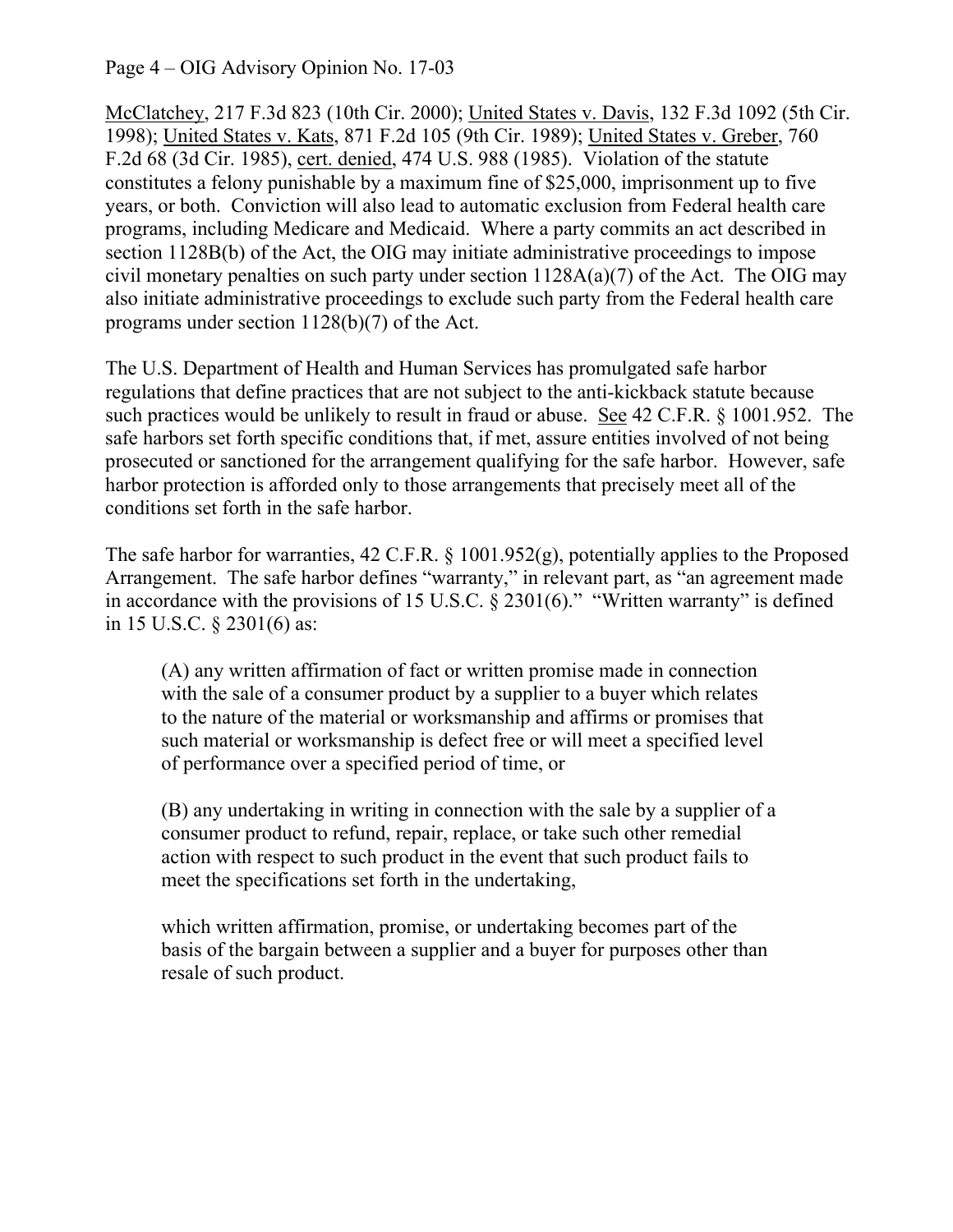#### Page 5 – OIG Advisory Opinion No. 17-03

#### **B. Analysis**

 $\overline{a}$ 

The safe harbor for warranties protects remedial actions by suppliers to address products that fail to meet bargained-for requirements. The Spoiled Products that Requestor would replace under the Proposed Arrangement would not be defective or substandard, as would be required to meet the first definition of "written warranty" in 15 U.S.C.  $\S 2301(6)(A)$ .

The Spoiled Products also would fail to meet the second definition of "written warranty" in 15 U.S.C. 2301(6)(B) that "such product fails to meet the specifications set forth in the undertaking." Requestor certified that to ensure quality and patient safety, the Products' labeling specifies the required storage and handling requirements, and, if applicable, limits on the amount of time that may elapse between when a Product is reconstituted and when it is administered to a patient. The Proposed Arrangement would apply to Products that were spoiled or otherwise rendered unusable after they had been delivered due to Customer error or the Customer's unforeseen inability to administer the Product after the Product was prepared for a patient. In other words, if the Customer had implemented the specifications that were part of the undertaking, the Product would not have spoiled.<sup>2</sup> Therefore, we conclude that the Products subject to the Proposed Arrangement would not fail to meet the specifications, as characterized in the definition of "written warranty."3 Accordingly, the warranties safe harbor does not apply to the Proposed Arrangement.

Arrangements that do not fit in a safe harbor must be evaluated on a case-by-case basis, based on the totality of the facts and circumstances. For the combination of the following reasons, we conclude that the Proposed Arrangement poses a sufficiently low risk of fraud and abuse under the anti-kickback statute.

First, the replacement of Spoiled Products would be restricted to certain unintentional, unplanned circumstances, and could increase patient safety and quality of care. In cases of accidental spoilage (e.g., a vial that has been exposed to light or the wrong temperature), the

 $3$  Although this arrangement does not fall within the definition of "written warranty," we note that a product could "fail to meet the specifications in the undertaking" for many reasons, including failure to meet quality standards or failing to achieve patient clinical results specified as targets at the time of sale. In such circumstances, the warranty safe harbor could apply, if other conditions of the safe harbor were met.

 $2$  By way of contrast, a company could have a lifetime warranty on a zipper on its jackets. That warranty essentially indicates that the zipper is unbreakable, but if the zipper breaks for any reason (and thus, is not unbreakable), the company would repair or replace it. In the Proposed Arrangement, however, Requestor clearly states that the Products will spoil unless the Customer takes certain steps to ensure the Products' integrity.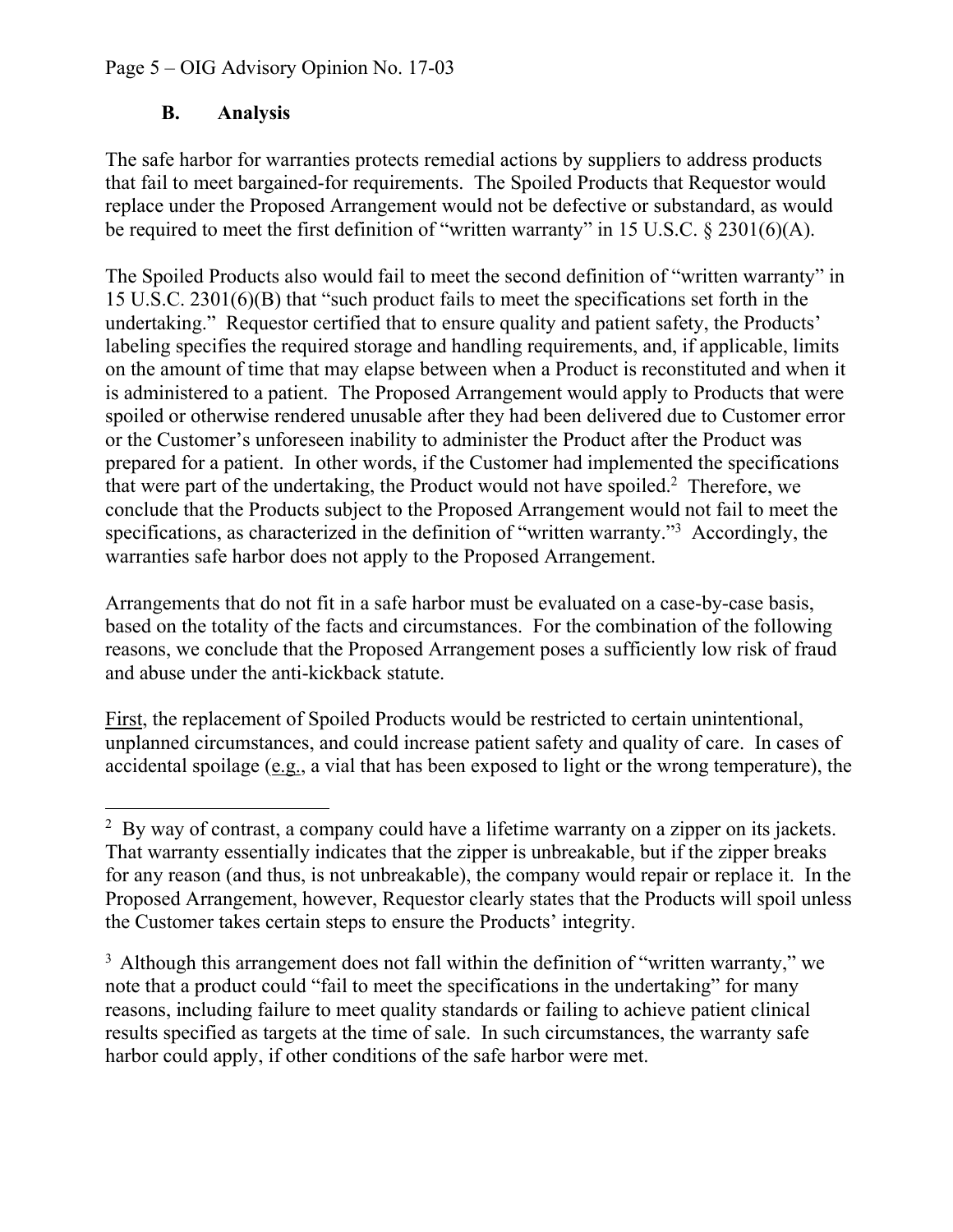#### Page 6 – OIG Advisory Opinion No. 17-03

availability of a replacement Product under the Proposed Arrangement decreases the risk that a Customer might administer a potentially spoiled Product to avoid financial loss.

Second, the risk is low that the Proposed Arrangement would lead to increased costs or overutilization. The Proposed Arrangement would apply only to Products that Customers already selected and intended to use but did not administer to a patient or bill to a patient or third-party payor. If a Customer administered a Product to a patient, or billed a patient or payor, including a Federal health care program, for a Product, then a replacement Product would not be available under the Proposed Arrangement. Therefore, the Proposed Arrangement should not lead to increased costs or overutilization.

Third, the Proposed Arrangement would cover only individual claims of Spoiled Products not large losses. In addition, the only remedy would be replacement of the same Product that the Customer had intended to use had it not been spoiled. Thus, although we recognize that the Proposed Arrangement potentially could have some impact on competition, we believe the risk is acceptably low that a Customer would select Requestor's Products over a competitor's products on the basis that Requestor would replace a Product that was inadvertently spoiled.

Finally, the Proposed Arrangement would bear some similarity to an insurance policy, the cost of which Requestor certified would be bundled into the price of the Products. Just as an insured driver or homeowner is unlikely to act recklessly in reliance on a vehicle or homeowner's insurance policy, we believe it is unlikely that the Proposed Arrangement would cause a Customer to change its behavior (e.g., a Customer would be unlikely to reduce costs currently expended to maintain an environment that should prevent spoilage). Moreover, the fact that a Customer would be required to complete an administrative process, including providing proof or an attestation of the spoilage and returning the Product or explaining why it can't be returned, further reduces the risk that the Proposed Arrangement would unduly influence the purchase of Products, or be abused, by Customers.

For the combination of the reasons set forth above, we conclude that the Proposed Arrangement poses a sufficiently low risk of fraud and abuse under the anti-kickback statute.

#### **III. CONCLUSION**

Based on the facts certified in your request for an advisory opinion and supplemental submissions, we conclude that, although the Proposed Arrangement could potentially generate prohibited remuneration under the anti-kickback statute if the requisite intent to induce or reward referrals of Federal health care program business were present, the OIG would not impose administrative sanctions on [name redacted] under sections 1128(b)(7) or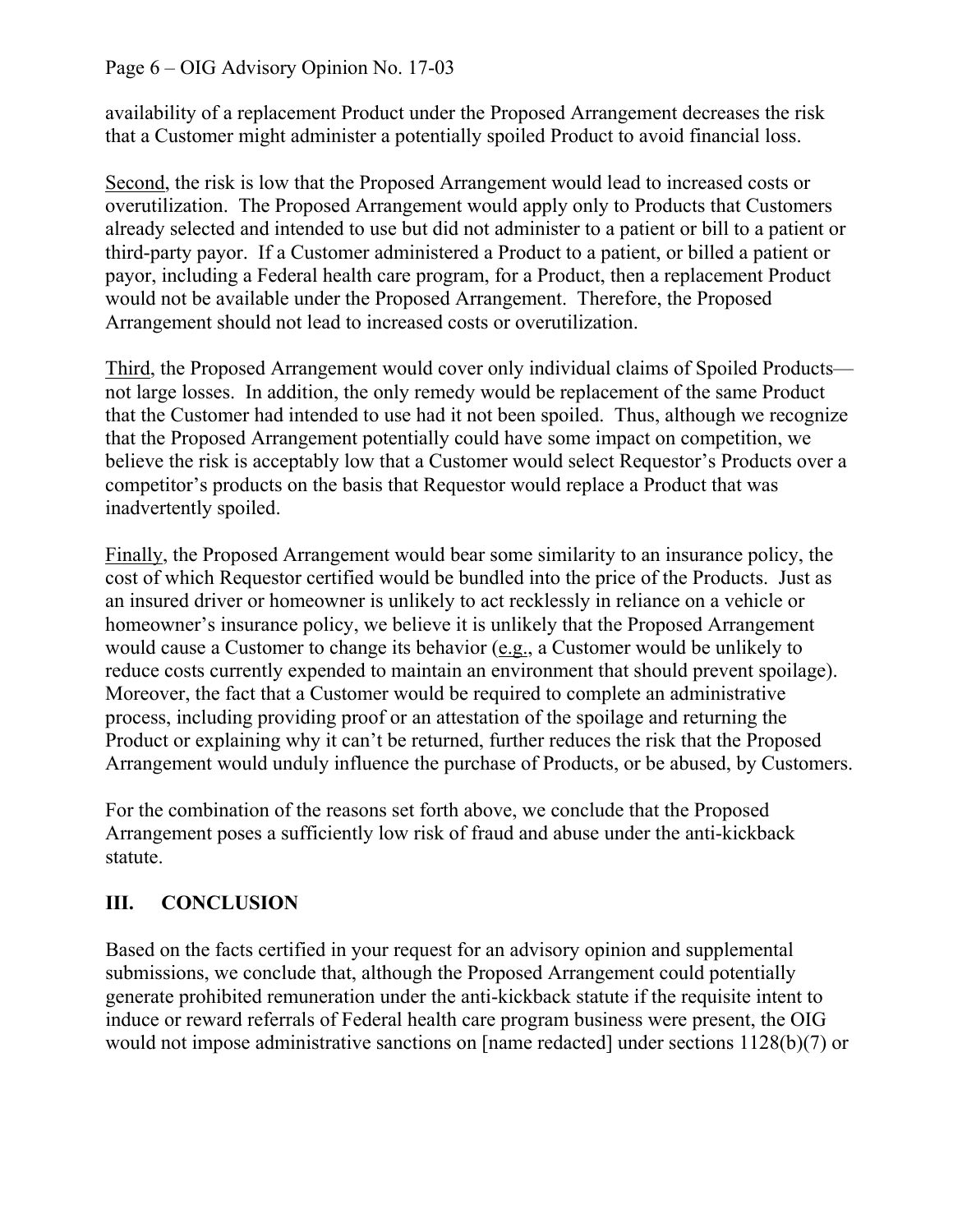Page 7 – OIG Advisory Opinion No. 17-03

1128A(a)(7) of the Act (as those sections relate to the commission of acts described in section 1128B(b) of the Act) in connection with the Proposed Arrangement. This opinion is limited to the Proposed Arrangement and, therefore, we express no opinion about any ancillary agreements or arrangements disclosed or referenced in your request for an advisory opinion or supplemental submissions.

# **IV. LIMITATIONS**

The limitations applicable to this opinion include the following:

- This advisory opinion is issued only to [name redacted], the requestor of this opinion. This advisory opinion has no application to, and cannot be relied upon by, any other individual or entity.
- This advisory opinion may not be introduced into evidence by a person or entity other than [name redacted] to prove that the person or entity did not violate the provisions of sections 1128, 1128A, or 1128B of the Act or any other law.
- This advisory opinion is applicable only to the statutory provisions specifically noted above. No opinion is expressed or implied herein with respect to the application of any other Federal, state, or local statute, rule, regulation, ordinance, or other law that may be applicable to the Proposed Arrangement, including, without limitation, the physician self-referral law, section 1877 of the Act (or that provision's application to the Medicaid program at section 1903(s) of the Act).
- This advisory opinion will not bind or obligate any agency other than the U.S. Department of Health and Human Services.
- This advisory opinion is limited in scope to the specific arrangement described in this letter and has no applicability to other arrangements, even those which appear similar in nature or scope.
- No opinion is expressed herein regarding the liability of any party under the False Claims Act or other legal authorities for any improper billing, claims submission, cost reporting, or related conduct.

This opinion is also subject to any additional limitations set forth at 42 C.F.R. Part 1008.